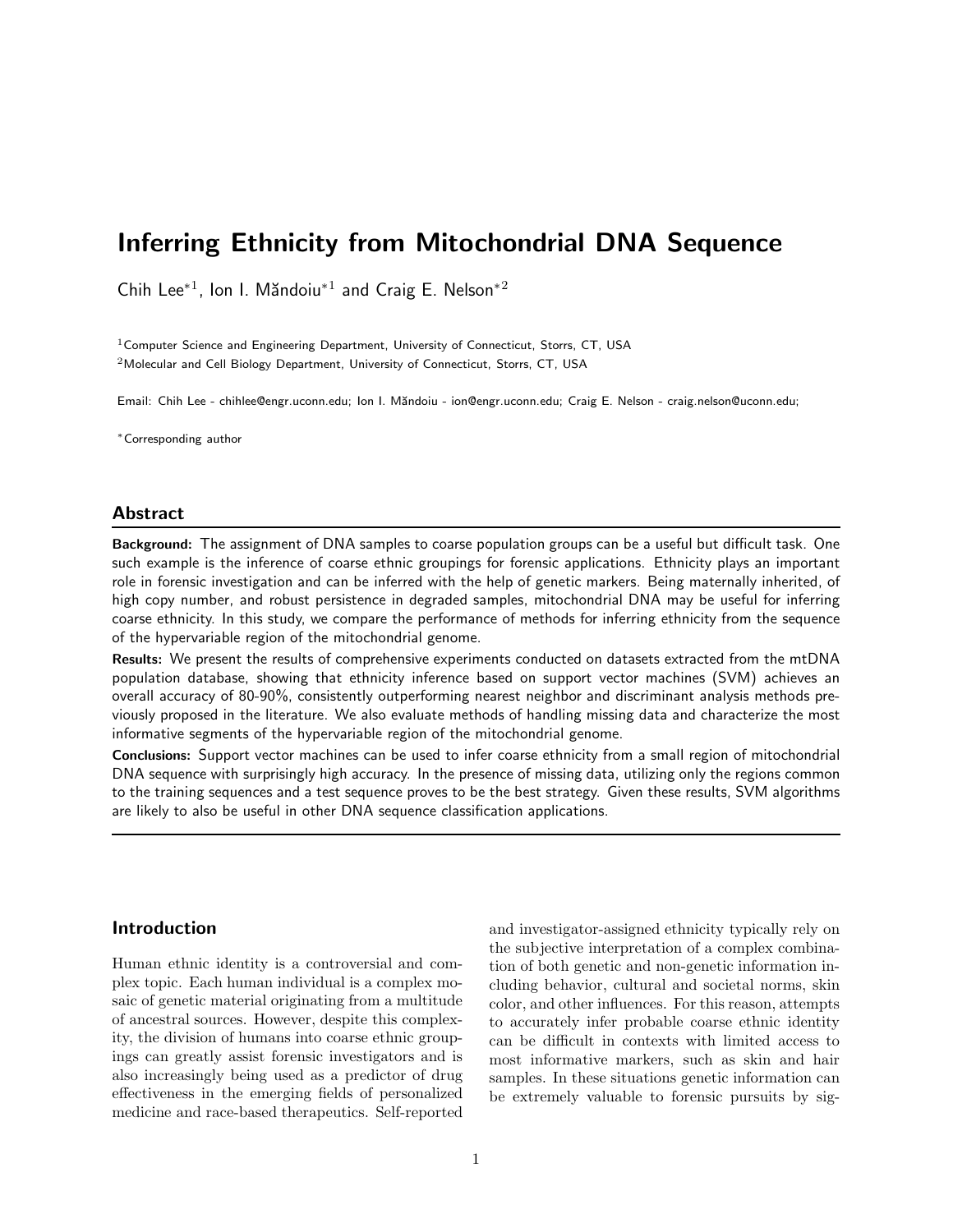nificantly enhancing the accuracy of coarse ethnic classification in these contexts.

Several approaches to genetic-based inference of ethnicity have been proposed in the literature. In particular, the use of panels of autosomal markers have been shown to provide excellent accuracy for assigning samples to specific clades [1, 2]. Unfortunately, these approaches rely on typing large numbers of autosomal loci that may not survive long periods of degradation. Mitochondrial DNA, however, due to its high-copy number, is recoverable even from minute or highly degraded samples. Furthermore, due to its high polymorphism and maternal inheritance, mitochondrial DNA has proved to be an excellent marker for the inference of ethnic affiliation. Indeed, several studies including [3–5] have previously shown the feasibility of inferring the probable ethnicity and/or geographic origin from the sequence of the hypervariable region (HVR) of the mitochondrial genome. These studies clearly demonstrate that, although the mitochondrial sequence alone does not by itself determine one's ethnicity, the two are nevertheless strongly associated.

In this paper we test the utility and robustness of several methods for the classification of HVR mitochondrial sequences into coarse ethnic groups as previously assigned by investigators from the FBI, self-assigned by study subjects, or by anthropologists. The goal was to identify a method that could most accurately reproduce these classifications using only a small region of the mitochondrial genome. As Egeland et al. [5], we consider a supervised learning approach to ethnicity inference. In this setting, mtDNA sequences with annotated ethnicity are used to "train" a classification function that is then used to assign ethnicities to new mtDNA sequences. Adopting this approach allows us to draw on the large body of knowledge developed within the machine learning community (see, e.g., [6]). The main goal of the paper is to assess the performance of four well-known classification algorithms (support vector machines, linear discriminant analysis, quadratic discriminant analysis, and nearest neighbor) on a variety of benchmark datasets including realistic levels of missing data and training data bias.

Comprehensive experiments conducted on mtDNA profiles extracted from the mtDNA population database [7] show that the support vector machine algorithm is the most accurate of compared methods, outperforming both discriminant analysis methods previously employed in [3, 5] as well as a nearest neighbor algorithm similar to that used for haplogroup inference in [8]. In both cross-validation and experiments conducted on independently collected training and test data, SVM achieves an overall accuracy of 80-90%, matching the accuracy of human experts making ethnicity assignments based on physical measurements of the skull and large bones [9, 10], and coming close to the accuracy achieved by using approximately sixty autosomal loci [11]. These results demonstrate that SVM effectively classifies sequences from a small segment of the mitochondrial genome and that these classifications can be used to predict the probable assignment of coarse ethnicity with reasonable accuracy. The superiority of SVM in this classification problem suggests that it is also likely to be superior in similar sequence classification applications.

### Methods

In this section, we introduce the four methods of ethnicity assignment investigated in this study and the datasets used to evaluate their empirical performance. We begin by briefly introducing principal component analysis (PCA), a dimensionality reduction technique used as a preprocessing step for three of the four methods. We then describe the four classification algorithms – support vector machines (SVM), linear discriminant analysis (LDA), quadratic discriminant analysis (QDA) and 1-nearest neighbor (1NN). Finally, we describe the datasets used for evaluation, the conversion of mtDNA sequence profiles into feature vectors, and methods of encoding sequences with missing regions.

#### Principal Component Analysis

PCA (see [6] for an introduction) is a factor analysis technique of dimensionality reduction. Given  $m$ samples over *n* variables, the *m* samples can be represented as a  $m \times n$  matrix **X**. We further assume that the sample mean of each variable is 0, that is,  $\sum_{i=1}^{m} \mathbf{X}_{ij} = 0$  for every j. Projecting the m samples onto n new axes yields another  $m \times n$  matrix  $Y = XP$ , where P is a  $n \times n$  orthogonal matrix whose columns are unit vectors defining the  $n$  new axes. PCA finds a P such that the sample covariance matrix of the  $n$  new variables is a diagonal matrix,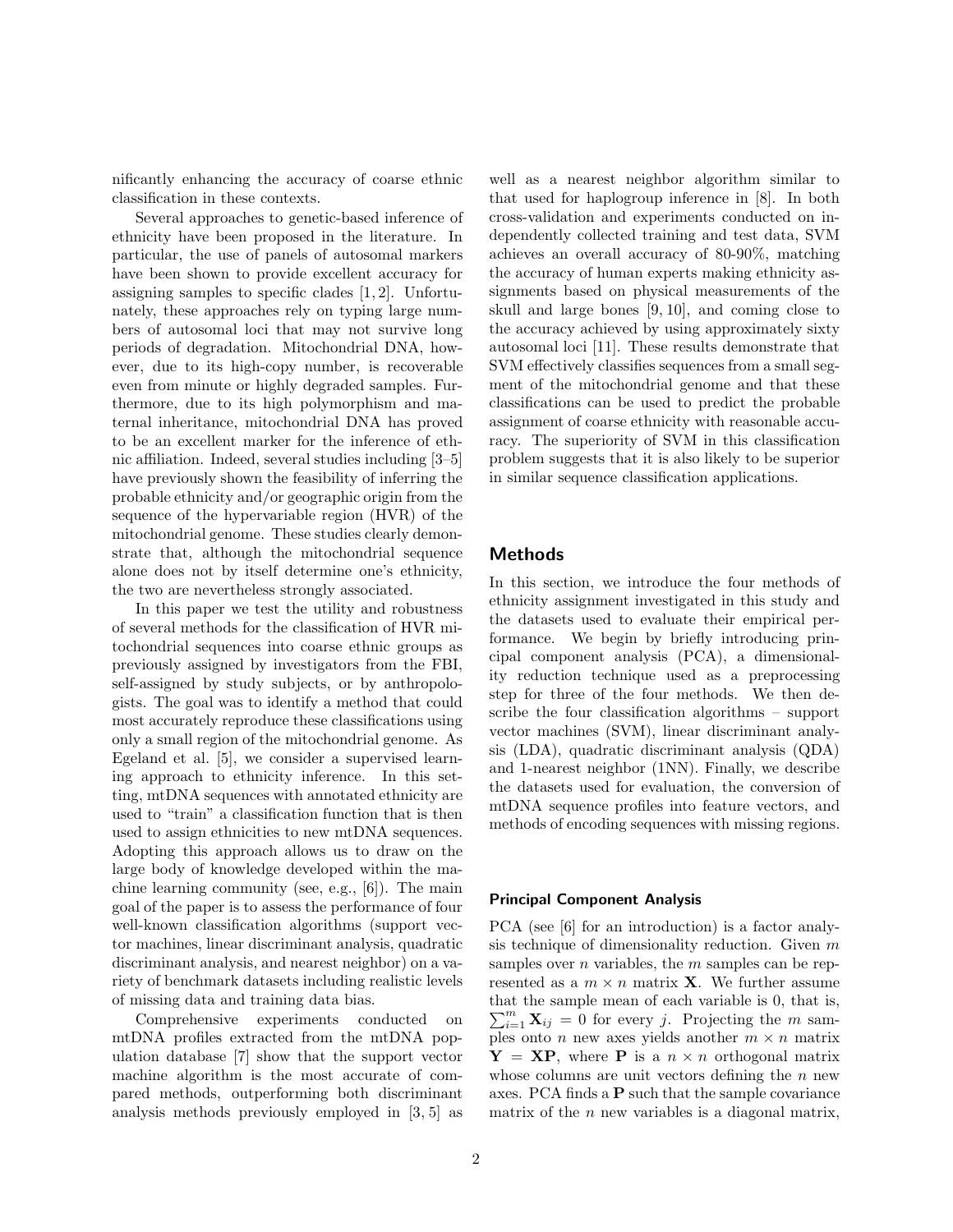that is,

$$
\Sigma_{\mathbf{Y}} = \frac{1}{m} \mathbf{Y}^{\mathrm{T}} \mathbf{Y} = \frac{1}{m} (\mathbf{X} \mathbf{P})^{\mathrm{T}} \mathbf{X} \mathbf{P} = \mathbf{P}^{\mathrm{T}} \Sigma_{\mathbf{X}} \mathbf{P} = \mathbf{D},
$$
\n(1)

where **D** is a diagonal matrix, and  $\Sigma_X$  and  $\Sigma_Y$  are the sample covariance matrices of the original and new variables, respectively. The orthogonal matrix P can be easily obtained by eigenvalue decomposition of  $\Sigma_{\mathbf{X}}$ .

PCA is a dimensionality reduction technique in that only  $k$  of the n new variables are kept for further analysis. A standard approach is to pick the  $k$ variables with the largest sample variances. Therefore, all we need to do is to pick the value of  $k$ . Fortunately, when PCA is used in conjunction with supervised learning algorithms like classification algorithms, the best value of  $k$  can be selected by performing cross-validation. In this study,  $k$  was selected by performing 5-fold cross-validation (CV) on the training data for each combination of dataset and classification algorithm.

#### Classification Algorithms

Support Vector Machines. The SVM [12] is a binary classification algorithm. In the case of perfectly separable classes, SVM seeks a separating hyperplane with maximum margin, while for nonseparable classes the goal is to maximize a linear combination of the separation margin and the total amount by which SVM predictions fall on the wrong side of their margin. Given  $n$ -element feature vectors  $\mathbf{x}_i$ ,  $i = 1, \ldots, m$ , and an *m*-element label vector y such that  $y_i \in \{1, -1\}$ , this amounts to solving the following optimization problem:

$$
\min_{\beta,\beta_0,\xi} \frac{1}{2} \beta^{\mathrm{T}} \beta + C \sum_{i=1}^{m} \xi_i \text{ subject to}
$$
\n
$$
\xi_i \ge 0, y_i(\beta^{\mathrm{T}} \phi(\boldsymbol{x}_i) + \beta_o) \ge 1 - \xi_i \, i = 1, \dots, m
$$
\n(2)

where  $C > 0$  is a penalty constant,  $\xi_i$  is the slack variable allowing misclassification of sample i,  $\phi(\cdot)$  is a function that maps  $x_i$  to a high-dimensional space, often called the feature space, and  $\beta$ ,  $\beta_0$  define the optimum separating hyperplane  $\beta^T z + \beta_0 = 0$  in feature space. Once the optimal separating hyperplane is found, a test sample  $t$  is classified according to the sign of  $\beta^{\mathrm{T}}\phi(t) + \beta_0$ .

In practice, the solution to the convex optimization problem (2) is obtained by solving the so-called Wolfe dual. Instead of explicitly mapping samples to the feature space, solving the dual requires only a kernel function  $K(\boldsymbol{x}_1, \boldsymbol{x}_2) = \phi(\boldsymbol{x}_1)^T \phi(\boldsymbol{x}_2)$ , which implicitly maps samples to the feature space and simultaneously computes the inner product [12]. In this study, we used the software package LIBSVM [13] to conduct all SVM experiments. LIBSVM uses the "one-against-one" approach [14] when more than two classes are present. For all SVM experiments we used the radial basis kernel  $K(x_1, x_2) =$  $\exp(-\gamma|\boldsymbol{x}_1-\boldsymbol{x}_2|^2)$ , where  $\gamma$  is a parameter. The penalty constant C and the parameter  $\gamma$  were tuned using 5-fold cross-validation on the training data.

Linear and Quadratic Discriminant Analysis. LDA and QDA assume that for each class the feature vectors follow a multivariate normal distribution [6]. That is, the conditional probability of a sample  $x$ given that it belongs to class  $g$  is given by

$$
f_g(\boldsymbol{x}) = Pr(\boldsymbol{X} = \boldsymbol{x}|G = g)
$$
  
= 
$$
\frac{1}{|2\pi \Sigma_g|^{1/2}} e^{-\frac{1}{2}(\boldsymbol{x} - \boldsymbol{\mu}_g)^\mathrm{T} \Sigma_g^{-1}(\boldsymbol{x} - \boldsymbol{\mu}_g)}
$$
(3)

By applying Bayes' theorem, we obtain the posterior distribution as follows.

$$
\Pr(G = g | \mathbf{X} = \mathbf{x}) = \frac{\mathbf{f}_g(\mathbf{x}) \pi_g}{\sum_{i=1}^K \mathbf{f}_i(\mathbf{x}) \pi_i} \tag{4}
$$

where  $\pi_q$  is the prior probability of class g. The parameters of the multivariate normal distribution are estimated using the training dataset. LDA assumes that the classes have a common covariance matrix (i.e.,  $\Sigma_g = \Sigma$  for every g) therefore fewer parameters need to be estimated for LDA compared to QDA. For both methods, a given test sample  $t$ is assigned to the class with the highest posterior probability

$$
\operatorname{argmax}_g \Pr(G = g | \mathbf{X} = \mathbf{t}).
$$

In this study, we used MCLUST Version 3 [15] to conduct all LDA and QDA experiments.

1-Nearest Neighbor (1NN). 1NN is a simple nonparametric classification algorithm, which does not have a training process. Given a set of reference samples and a test sample, 1NN searches the reference dataset for the sample nearest to the test sample and assigns the test sample to the class to which the nearest sample belongs. In case there are multiple nearest reference samples, voting is used to assign the test sample to the class containing the largest number of nearest reference samples. As discussed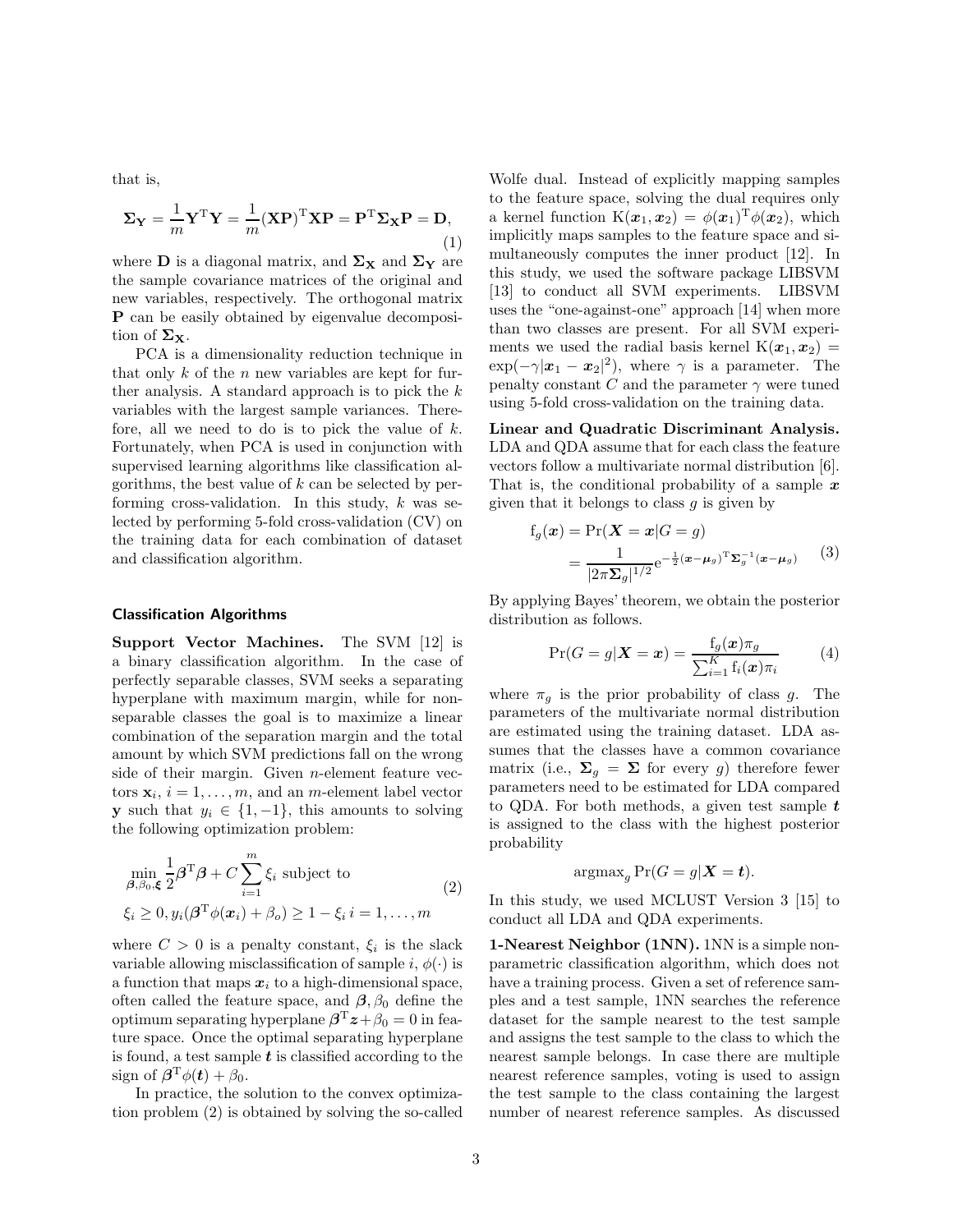below, mtDNA profiles are encoded into binary feature vectors. We used the number of mismatch positions (a.k.a. the Hamming distance) to measure the distance between samples, and did not apply PCA to the data before applying 1-NN.

#### **Datasets**

We used the forensic and published tables in the mtDNA population database [7] to empirically evaluate the performance of the four algorithms for ethnicity assignment. The forensic table contains 4,839 samples collected and typed by the Federal Bureau of Investigation (FBI), while the published table contains 6,106 samples collected from the literature.

In this study, we focus only on the samples annotated as belonging to one of the four coarse ethnic groups – Caucasian, African, Asian and Hispanic. Filtering the forensic and published tables by this criteria results in 4,426 and 3,976 samples, respectively. In the rest of the paper we will refer to the two filtered tables simply as the forensic and published datasets. The forensic dataset contains 1,674 Caucasian (37.8%), 1,305 African (29.5%), 761 Asian  $(17.2\%)$  and 686 Hispanic  $(15.5\%)$  samples, while the published dataset is comprised of 2,807 Caucasian (70.6%), 254 African (6.4%) and 915 Asian (23%) samples. Additional file 1 shows the percentage of samples sequenced at each position for the forensic and published datasets. We note that the forensic dataset has a significantly better coverage than the published dataset. All the samples in the forensic dataset cover portions of both hypervariable region 1 (HVR1) and hypervariable region 2 (HVR2) of mtDNA, whereas over 60% of samples in the published dataset do not cover HVR2 and around 5% of them do not cover HVR1.

To better characterize and compare the forensic and published datasets, we assign each sample in the two datasets to one of the 23 basal haplogroups defined in [8]. Haplogroup assignment was performed using the unweighted 1NN algorithm described in [8] along with the Genographic Project open resource mitochondrial DNA database (the consented database) of 21,164 samples [16]. Behar *et al.* [8] reported a leave-one-out cross-validation accuracy of 96.72% on a reference database of 16,609 samples. We observed a comparable accuracy of 96.51% on the consented database. Therefore, we expect the inferred haplogroups of samples in the forensic and published datasets to have a similarly high accuracy. The ethnicity composition of each haplogroup and the inferred haplogroup composition of each broad ethnic group represented in the forensic and published datasets are given in Additional file 2. Additional file  $2(A)$  supports the well known fact that many haplogroups are strongly associated with a specific ancestry. For example, most samples with inferred haplogroup H, J, K,  $R0^*$ , T,  $U^*$ , and V are Caucasian, most samples with inferred haplogroup B, D, M, N, and R9 are Asian, and most samples with inferred haplogroup L are African. However, the association is not perfect, and significant percentages of these haplogroups are present in other ethnic groups. For some haplogroups, such as B, N1\*, W, and X the association with ethnicity is particularly weak, with two or three ethnicities being represented in almost equal proportions. Additional file 2 further shows that the forensic and published datasets have significant differences in their ethnic and haplogroup compositions. Most strikingly, Caucasians are significantly over-represented and Hispanics are completely missing from the published dataset. Such differences are most likely due to the procedure used to assemble the published dataset, and reflects preferential use of samples from some ethnic groups in published studies.

For some of the experiments described in the Results section, we used specific subsets of the forensic and published datasets. The *full-length foren*sic dataset consists of the 1,904 samples typed for the most extensive ranges of HVR1 (16024–16569) and HVR2 (1–576). This dataset is comprised of 222 Caucasian (11.7%), 820 African (43.1%), 415 Asian (21.8%) and 447 Hispanic (23.5%) samples. The *trimmed forensic dataset* was produced by trimming the samples in the forensic dataset such that only the region of 16024–16365 in HVR1 is kept. It has the same ethnicity composition as the forensic dataset since all samples in the forensic dataset are typed in this range. The trimmed published dataset was created in a similar fashion, except that only 2,540 samples covering the 16024-16365 region were kept. This subset contains 1,956 Caucasian (77%), 134 African (5.3%) and 450 Asian (17.7%) samples.

## Encoding mtDNA Profiles into Feature Vectors

Each sample in the forensic and published datasets is given as a list of polymorphic changes when compared to the revised Cambridge Reference Sequence (rCRS). For example, 16298C denotes a substitution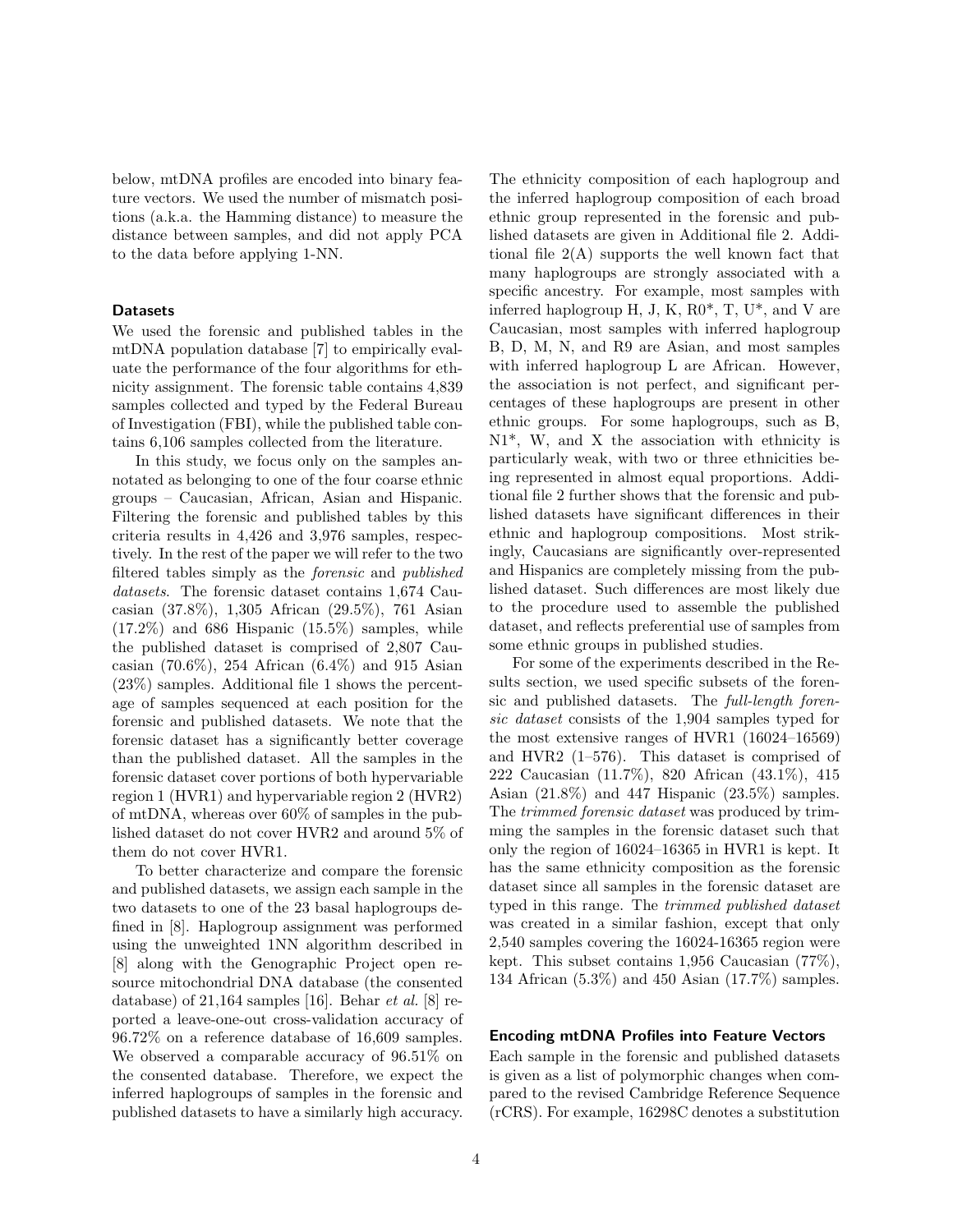at position 16298 and 16124.1C denotes the insertion of a C after position 16124. For a fixed dataset, we represent each sample as an *n*-element binary vector, where  $n$  is the number of unique polymorphisms present in the dataset. An element in the binary vector of a sample is set to 1 if the sample harbors the corresponding polymorphism, and to 0 otherwise. This encoding method works well when all the samples in the dataset are sequenced over the same or very similar ranges. An example is the forensic dataset, in which all samples cover range 16024-16365 of HVR1 and range 73-340 of HVR2. While most of our experiments were obtained using the above binary encoding, we also discuss and evaluate in the Results section several alternative schemes for encoding mtDNA profiles with significant amounts of missing data.

## Results

#### Comparison of the Four Classification Algorithms

For an initial evaluation of the four classification algorithms, we performed cross-validation (CV) analysis using the trimmed forensic dataset. Crossvalidation is one of the simplest and most widely used methods for estimating the accuracy of classification algorithms. Briefly, available samples are randomly split into  $K$  roughly equal parts, and then each part is used to evaluate classification accuracy of a model trained on the remaining  $K-1$  parts. In our experiments we used  $K = 5$ , i.e., 5-fold crossvalidation.

In addition to ethnicity-wise average accuracies, we also use *micro*- and *macro-accuracy* as measures of the overall performance of the classification algorithms. These metrics, similar to the micro-average and macro-average of [17], are defined as follows:

$$
\text{Micro-Accuracy} = \frac{\sum_{i=1}^{K} C_i}{\sum_{i=1}^{K} N_i};\tag{5}
$$

$$
\text{Macro-Accuracy} = \frac{1}{K} \sum_{i=1}^{K} \frac{C_i}{N_i},\tag{6}
$$

where K is the number of classes in the dataset,  $N_i$ is the number of samples in class i and  $C_i$  is the number of samples correctly labeled by the classifier in class i. Note that micro- and macro-accuracy become the same when classes sizes are balanced, i.e.,  $N_1 = N_2 = \cdots = N_K$ . For imbalanced class sizes, micro-accuracy tends to over-emphasize the performance on the largest classes compared to macroaccuracy, which gives equal weight to the accuracy achieved for each class.

Table 1 summarizes the 5-fold CV accuracy metrics for PCA-QDA, PCA-LDA, 1NN, and PCA-SVM on the trimmed forensic dataset. PCA-SVM consistently outperforms the other three classification algorithms with respect to all accuracy measures. Since the performance of different classification algorithms may depend significantly on the typed mtDNA region, we conducted three additional experiments to assess its effect on the classification accuracy of the four compared algorithms. In all three of them we started from the full-length forensics dataset. In the first experiment, we iteratively deleted 10% of the polymorphisms, starting from the HVR2 end non-adjacent to HVR1. Similarly, in the second experiment, we iteratively deleted 10% of the polymorphisms starting from the HVR1 end nonadjacent to HVR2. Finally, in the third experiment, we used a sliding window approach to generate 20 different datasets, each of which retained from the full-length forensics profiles 10% of the nucleotides.

Figure 1 gives the 5-fold CV micro-accuracy achieved by PCA-QDA, PCA-LDA, 1NN, and PCA-SVM in these three experiments. Again, PCA-SVM consistently outperforms the other three classification algorithms investigated in this study. PCA-QDA is typically outperformed by the other methods, except that it outperforms 1NN when the entire HVR is used. 1NN and PCA-LDA have comparable performance, but PCA-LDA performs slightly better than 1NN for near-complete mtDNA profiles. Conversely, 1NN performs better than PCA-LDA for some short typed regions. Indeed, for short windows consisting of only 10% of the nucleotides in the entire dataset, the performance of 1NN is often as good as that of PCA-SVM, see Figure  $1(C)$ .

Figure 1(C) further shows that, regardless of the classification method used, certain regions of HVR1 and HVR2 are more informative than others for the purpose of ethnicity inference. Additional file 3 gives the 5-fold CV micro-accuracy for 6 selected windows of 165-271bp spanning the most informative regions of HVR1 and HVR2. Interestingly, when using about 200bp from the information-rich region of HVR1, PCA-SVM yields a microaccuracy of over 80%, very close to the microaccuracy achieved on this set when using the entire HVR region, i.e., HVR1+HVR2.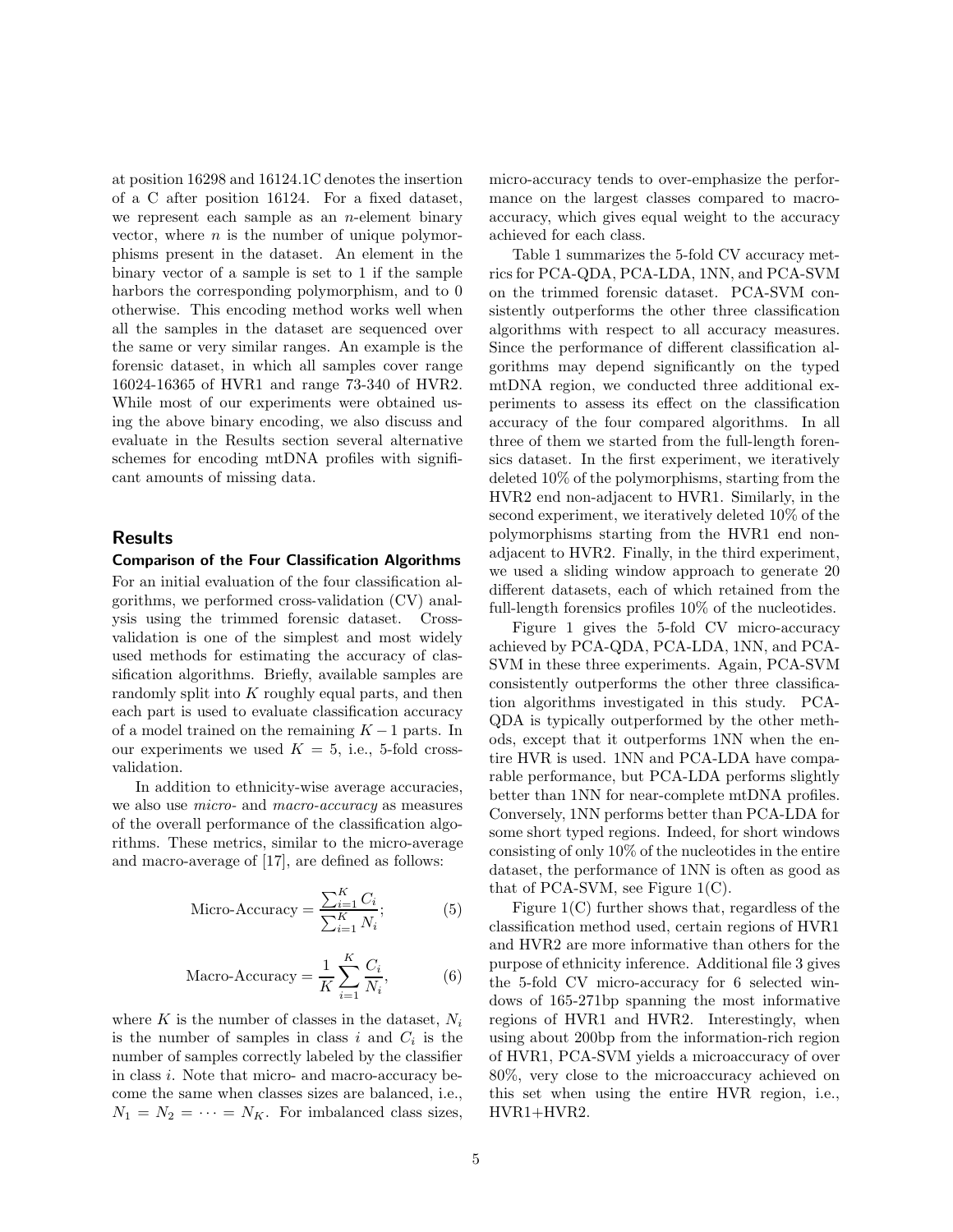#### Validating SVM on Independent Test Data

Cross-validation may overestimate the practical performance of classifiers since it ignores potentially significant biases in the assembly of reference databases. To obtain a more reliable estimate for the practical accuracy of PCA-SVM, we evaluated its performance using the trimmed forensic dataset as training data and the trimmed published dataset as test data. Table 2 gives the so called confusion table for this experiment. There is no "Hispanic" row since there are no samples annotated as Hispanic in the trimmed published dataset used for testing. Since the Hispanic samples are present in the trimmed forensic dataset used for training, test samples may be mis-classified as Hispanic, and thus we do include a "Hispanic" column. PCA-SVM microaccuracy, as well as ethnicity-wise accuracies for the Caucasian and African ethnic groups are similar to the cross-validation results in Table 1. However, ethnicity-wise accuracy for the Asian group is almost 17% lower than the accuracy achieved in the crossvalidation experiment. This is largely explained by large mismatches between Asian profiles used for training and testing in this experiment. The 761 Asian profiles in the Forensic dataset used for training come from only 5 countries: China (356 profiles), Japan (163), Korea (182), Pakistan (8), and Thailand (52), with a strong bias towards East Asia. Not surprisingly, a large percentage of misclassifications errors (90 out of the total of 145) are for profiles collected from two countries (Kazakhstan and Kyrgyzstan) that are not represented in the training dataset. Profiles with unknown country of origin are also poorly classified (10 errors out of 22 samples) suggesting that they may come from regions that are poorly represented in the forensics dataset too.

## Comparison of Methods for Handling Missing Data

In practice, forensic mtDNA profiles are determined by Sanger sequencing of PCR amplicons that span hypervariable regions HVR1 and HVR2. Different laboratories use different PCR primer pairs, some of which amplify only parts of HVR1 and HVR2. Quality trimming of Sanger chromatograms further results in confident polymorphism calls for a (sample dependent) subinterval of each amplicon. The end result are mtDNA profiles with a variable degree of sequence coverage, i.e., with unknown polymorphism status for some parts of HVR1 and/or HVR2. In the experiments reported in previous sections we relied on training and test sequences covering essentially the same range, so missing data was not an issue. In this section we reassess the accuracy of PCA-SVM under more realistic levels of missing data. Specifically, we report results of experiments performed using as training and test data the (untrimmed) forensic and published datasets, respectively; as shown in Additional file 1, the published dataset has indeed highly non-uniform coverage of different HVR regions.

We investigated three different approaches of dealing with missing data:

- rCRS. In this approach we simply assume that missing regions are identical to the rCRS. While easy to implement, this scheme is likely to introduce a strong bias towards the Caucasian ethnicity since the rCRS sequence is of a Caucasian.
- Probability. In this approach we augment the feature encoding scheme described in the Methods section by adding a set of  $l$  additional variables, where  $l$  is the total length of HVR1 and HVR2 in bases. For typed bases, these variables hold the mutation status of the base – 1 if there is a polymorphism at this base and 0 otherwise. For bases that are not covered by sequencing, the corresponding variable is set to a fractional value between 0 and 1 representing the polymorphism rate observed at this position in the training data. While less biased than the rCRS scheme, this scheme may still introduce unwanted biases in case some ethnicities are over- or under-represented in the training data.
- Common region. In this approach we compute, for each test profile, the intersection between the region sequenced in the test profile and each training sample. Only these common regions of the training sequences are then used to infer the ethnicity of the test sample. The common region approach is computationally more demanding than the other two, since it may require running PCA and training a new SVM for each test sample.

Additional file 4 summarizes the results obtained by using the three approaches to handling missing data in experiments in which the forensic and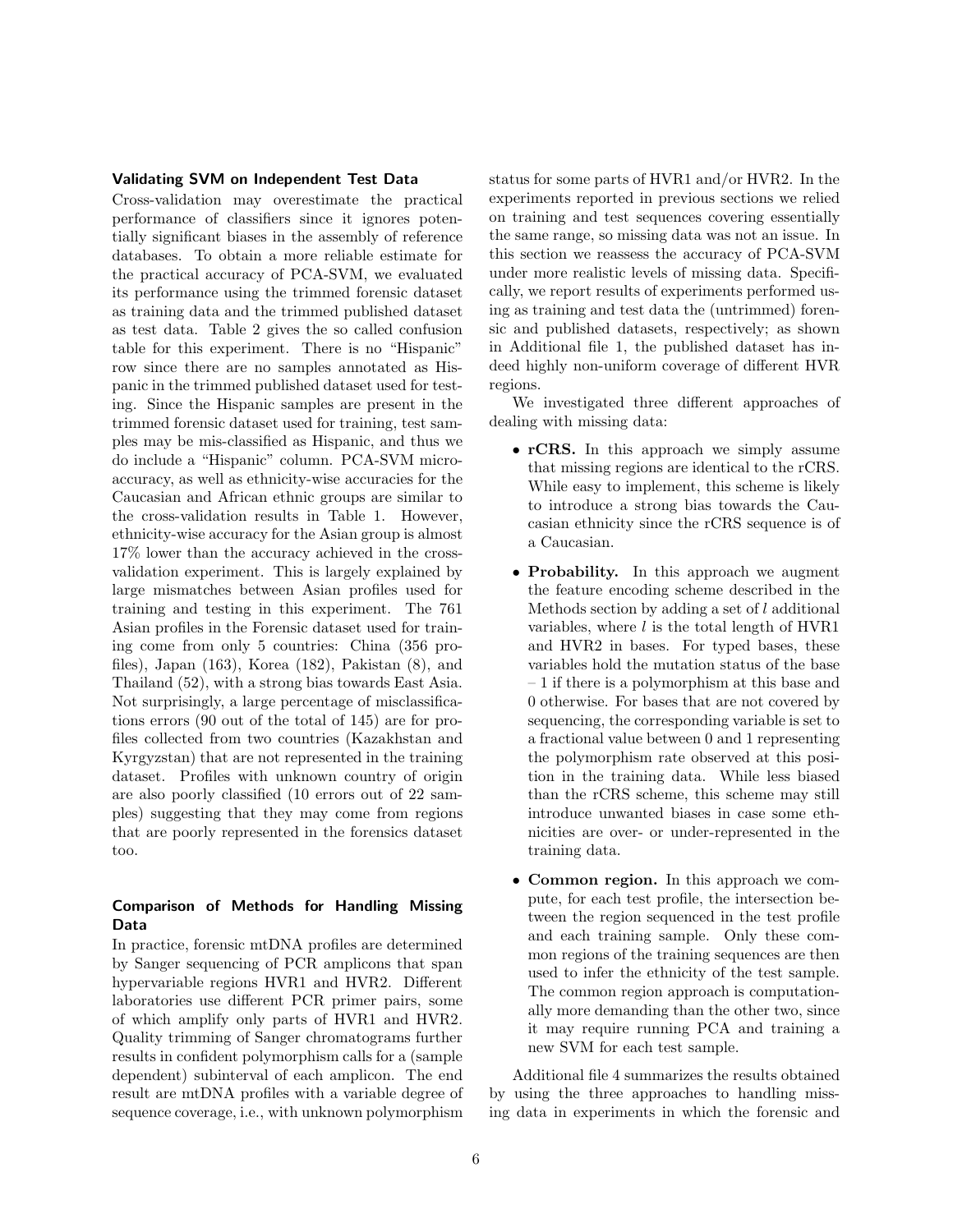published datasets are used for training and evaluation classification accuracy, respectively. Consistent to its bias towards Caucasians, the rCRS approach has almost 97% accuracy for this ethnicity but very much lower accuracy for Asian and African ethnicities (about 31% and 59%, respectively), resulting in relatively poor overall micro- and macro-accuracies. The probability approach is still biased towards the Caucasian ethnicity, although less strongly than the rCRS approach. The best overall performance is achieved by the common region approach, which has micro- and macro-accuracies (as well as ethnicitywise accuracies) very close to those observed in the experiments performed on the trimmed forensic and published datasets (see Table 2). This suggests that the common region approach is a good method of dealing with missing data, at least in conjunction with the PCA-SVM method for ethnicity inference.

A potential concern with using the common interval approach is that different amounts of training data are used in classifying different test samples. This can make it difficult to compare posterior probabilities returned by classification methods such as SVM, and may partly explain why, as shown in Additional file 5, SVM posterior probabilities typically under-estimate the observed accuracy.

## **Discussion**

Correspondence between Investigator Assigned Ethnicity and Mitochondrial Haplogroup. Human mitochondrial haplogroups have arisen from mutation and migration during human evolution. As such, these haplogroups have been extremely powerful tools in understanding human evolution and particularly in understanding patterns of geographical migration of human populations. Prior to modern travel, mitochondrial haplogroups were largely restricted to the geographic regions of their origin and subsequent migration. For this reason, they are often superimposed on maps of the globe as representative of the human populations derived from those regions of the planet. Similarly, but more crudely, the coarsest ethnic groupings of humans are also reflective of geographic ancestry. Africans, Caucasians, and Asians all have clear geographic associations, while Hispanic is often regarded as a less well defined mix of New World and European ancestry. Because of the clear associations of both mitochondrial haplogroups and ethnic categories with geography, one might naively expect a simple correlation between the two classifications. When we analyze the association between mitochondrial haplogroup and investigator assigned ethnicity however, we find a complex relationship between the two categories. While, for instance, there is broad correspondence between the L haplogroups and African ethnicity assignments, African ethnicity assignments are present to varying degrees in virtually every haplogroup analyzed and almost every haplogroup contains members of each of the four ethnicities. This is not particularly surprising due to the fact that mitochondrial DNA represents only a very small segment of the complex mosaic of a human's genetic ancestry, and it suggests that the ability to infer coarse ethnic identity from mitochondrial sequence would be very limited. In fact, however, we find that mitochondrial DNA can be used to infer the probable assignment of coarse ethnicity with almost 90% accuracy, levels approaching those obtainable with approximately sixty autosomal loci [11]. This level of accuracy in predicting investigator assigned ethnicity could be very useful in forensic investigations.

Information content in HVR1 and HVR2. As noted above, there is a great deal of variability in the precise regions of HVR1 and HVR2 genotyped in practice. Sequence coverage within the mitochondrial control region is often laboratory and/or study dependent. Variability of these boundaries severely limits the utility of individual datasets in the assembly of large datasets representative of complex populations. Recently, Tzen et al. [18] sought to redefine HVR1 on the basis of genetic diversity and laboratory tractability. They show that the 237-bp segment from 16126-16362 (the "redefined" HVR1, or rHVR1) had a global genetic diversity of 0.9905 and the 154-bp segment from 16209-16362 had a global diversity of 0.9735, where the genetic diversity for a sample with  $n$  haplotypes with population frequencies  $x_i$ ,  $i = 1, \ldots, n$ , is computed as  $(1 - \sum_{i=1}^{n} x_i^2)n/(n-1)$ . The results of [18] match very closely with our scans of the inferential power of windows across the control region; Tzen's rHVR1 overlaps precisely with the region of greatest discriminative power in HVR1. The correspondence between these results suggests that HVR2 might be similarly standardized to a region between 93-310, where the greatest discriminative power of HVR2 is found. The identification of small regions of sequence that have maximal discriminative power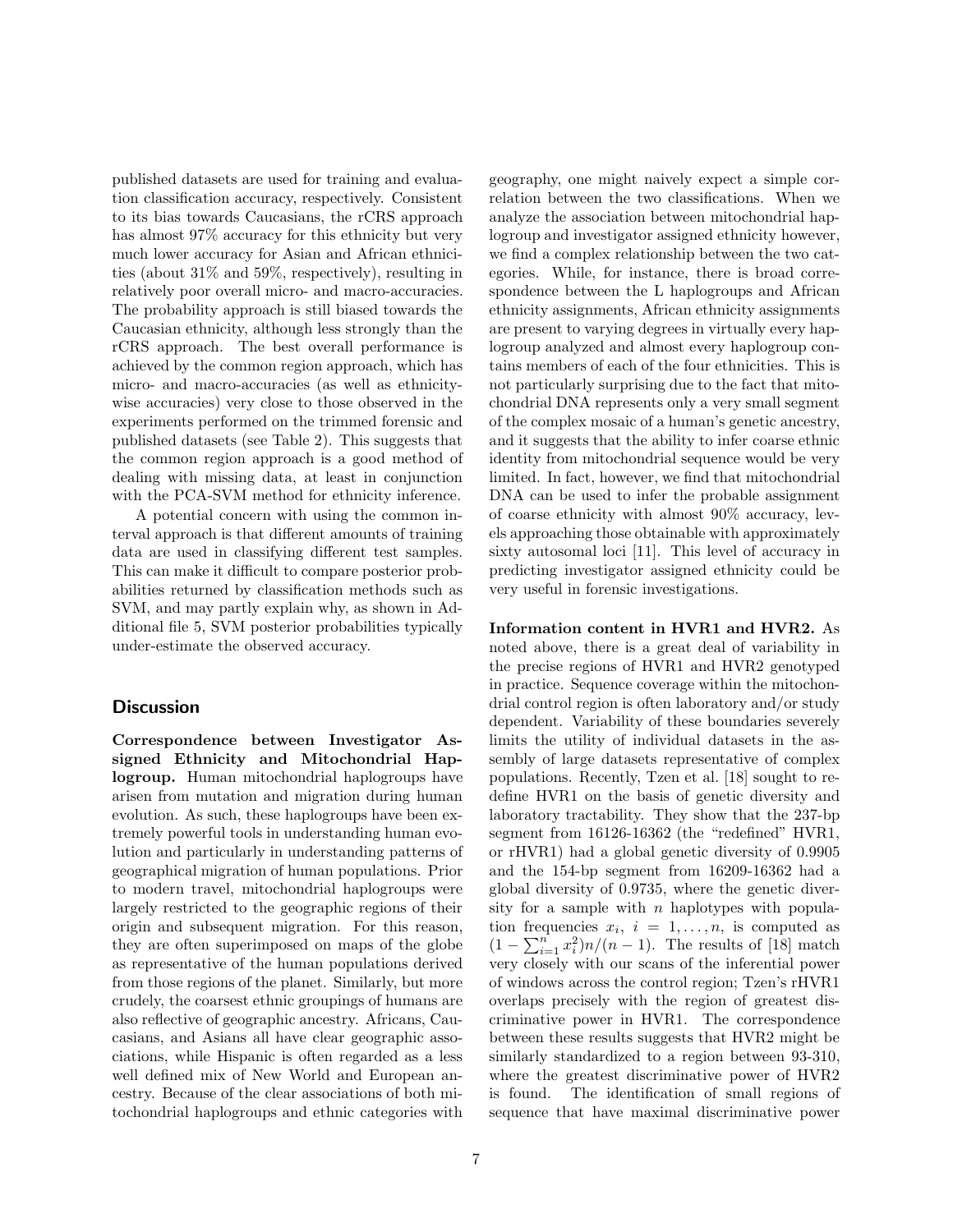could be quite useful in forensic and anthropological settings where severe degradation can limit the size of PCR products recoverable from sample material. Di Bernardo et al. [19] report that the longest amplifiable DNA fragments extracted from 2000-year-old remains from Pompeii are between 139 and 360 bp. Sequences of this size from the most informative regions of HVR1 and HVR2 would allow inference of coarse ethnic identity with reasonably high accuracy.

SVM as Classifier. Many applications in human genetics require the discriminative classification of samples into groups, and a number of methods for this task have been proposed. Lately, machine learning approaches have been used to good effect in a number of biological scenarios including the classification of Y-haplogroups [20]. In this study we use support vector machines (SVM) to develop statistical models capable of predicting the ethnicity of mitochondrial DNA samples. We compare the performance of SVM under simulations of realworld scenarios with several other methods previously proposed for the classification of mitochondrial sequences into geographically defined groups, including QDA and LDA [3–5]. In all tests SVM provides accuracy greater or equal to that of the other methods tested. SVM consistently provides the best accuracy in simulations of degradation form either end of the mitochondrial hypervariable regions, and when small subsections of the hypervariable regions are used. With only 218bp of mtDNA sequence, the overall accuracy of SVM predictions exceeds 80%. The success of SVM in this classification problem suggests that it may also be the best method for related classification problems including inferring the geographic origin of DNA samples [4, 5], haplogroup membership [8], drug response profiles [21], and other "race based" therapeutics [22].

When applied to independent test data our SVM classifier performs reasonably well despite significant differences between the training and test sets. In particular, the absence of a Hispanic classification in the published dataset, and the inclusion of geographic regions in the test set that are not represented in the training set (for instance Kazakhstan and Kyrgyzstan) is likely to have contributed significantly to errors in our inferences. Such errors are likely to recede as larger, more geographically balanced training sets are assembled.

Handling Missing Data. In the last few years several authors have pointed out the presence of sequence errors in public and forensic mtDNA databases [23–27]. Moreover, precise boundaries of HVR1 and HVR2 are not always consistent across studies and real-world samples may be severely degraded, further contributing to errors or missing data in samples to be classified. We evaluated several statistical approaches to dealing with missing data and evaluated these approaches for accuracy under simulated scenarios of data dropout or loss. We found that despite a small loss of accuracy incurred by data dropout, restricting analysis to the region of intersection between the test sample and training samples provides the most reliable inference of the ethnicity of the sample. Attempts to impute any missing data based on the rCRS or a probabilistic model based of the training set resulted in prediction bias toward Caucasian due to the origin of the rCRS and the preponderance of Caucasian samples in the FBI forensic data set. Until very large, ethnically balanced training sets are available, restricting analysis to the region of intersection between test and training samples is likely to remain the most accurate and unbiased approach to inference.

# **Conclusions**

In this study, we compared four classification algorithms for the prediction of probable assignment of coarse ethnic identity using short DNA sequences from the hypervariable region of mtDNA. Comprehensive empirical studies showed that, regardless of sequence length, support vector classification is the most accurate classifier among those compared and approaches 90% accuracy in predicting the assignment of course ethnic identity. Our experiments also identified high accuracy segments in HVR, which agree well with the genetically diverse regions reported in previous work. Finally, our experiments showed that, in dealing with missing data, it is advisable to use only segments shared by reference sequences and the sequence under test.

# Competing Interests

The authors declare that they have no competing interests.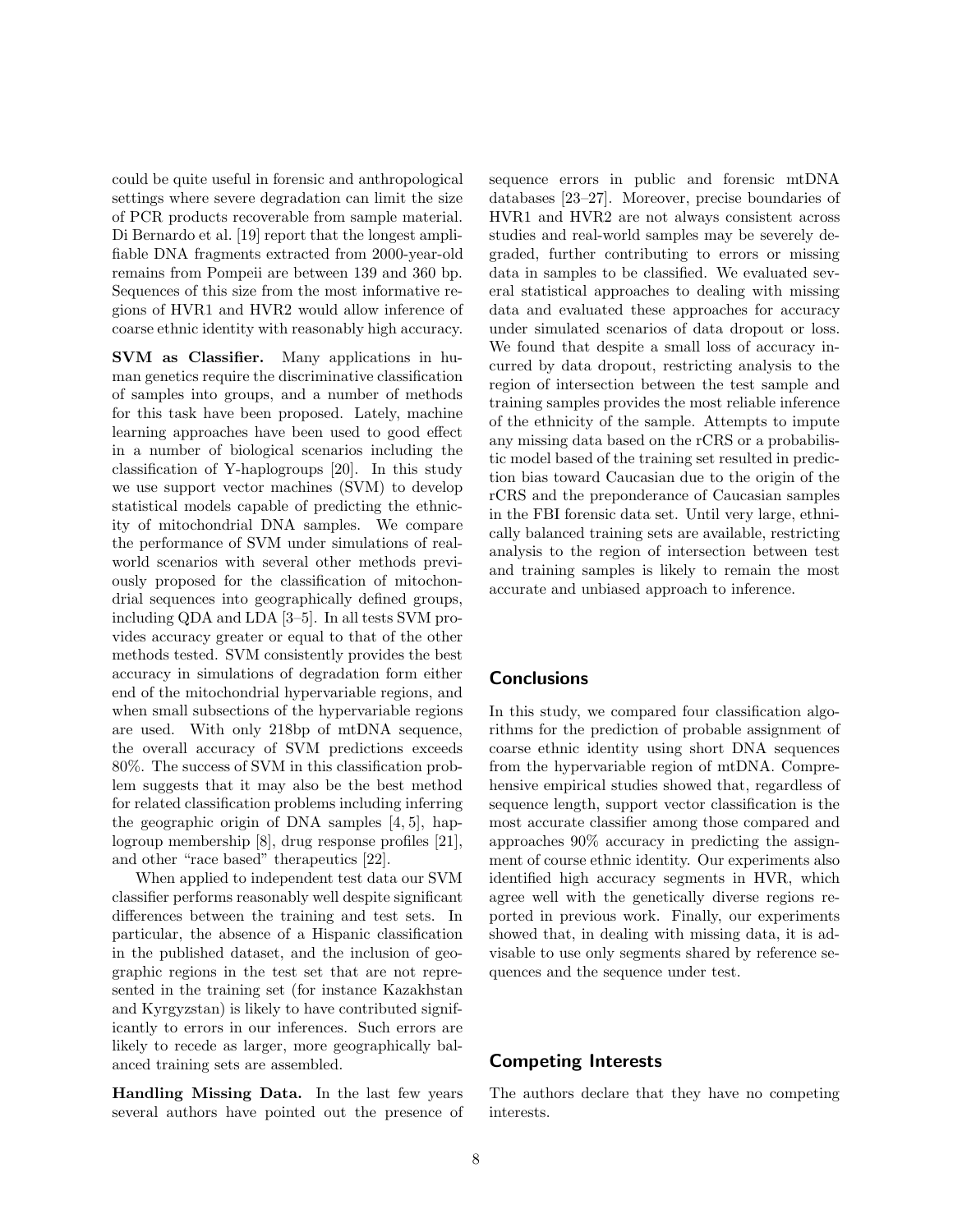# Authors contributions

IIM and CEN conceived the study. CL conducted the experiments. All the authors contributed valuable ideas to this study, drafted the manuscript, and were involved in manuscript revision. All authors have read and approved the final manuscript.

#### Acknowledgements

This work was supported in part by NSF grants CCF-0755373, DBI-0543365, IIS-0546457, and IIS-0916948.

#### References

- 1. Shriver MD, Smith MW, Jin L, Marcini A, Akey JM, Deka R, Ferrell RE: Ethnic-affiliation estimation by use of population-specific DNA markers. *American Journal of Human Genetics* 1997, 60(4):957–964.
- 2. Phillips C, Salas A, Sánchez J, Fondevila M, Gómez-Tato A, Alvarez Dios J, Calaza M, de Cal MC, Bal- ´ lard D, Lareu M, Carracedo A: Inferring ancestral origin using a single multiplex assay of ancestryinformative marker SNPs. *Forensic Science International: Genetics* 2007, 1(3-4):273 – 280.
- 3. Connor A, Stoneking M: Assessing ethnicity from human mitochondrial DNA types determined by hybridization with sequence-specific oligonucleotides. *Journal of forensic sciences* 1994, 39(6):1360–1371.
- 4. Rohl A, Brinkmann B, Forster L, Forster P: An annotated mtDNA database. *International Journal of Legal Medicine* 2001, 115:29–39.
- 5. Egeland T, Bøvelstad HM, Storvik GO, Salas A: Inferring the most likely geographical origin of mtDNA sequence profiles. *Annals of human genetics* 2004, 68(5):461–471.
- 6. Hastie T, Tibshirani R, Friedman JH: *The Elements of Statistical Learning (2nd edition)*. Springer 2009.
- 7. Monson KL, Miller KWP, Wilson MR, DiZinno JA, Budowle B: The mtDNA Population Database: An Integrated Software and Database Resource for Forensic Comparison. *Forensic Science Communications* 2002, 4(2).
- 8. Behar DM, Rosset S, Blue-Smith J, Balanovsky O, Tzur S, Comas D, Mitchell RJ, Quintana-Murci L, Tyler-Smith C, Wells RS, Consortium TG: The Genographic Project Public Participation Mitochondrial DNA Database. *PLoS Genet* 2007, 3(6):e104.
- 9. Dibennardo R, Taylor JV: Multiple discriminant function analysis of sex and race in the postcranial skeleton. *American Journal of Physical Anthropology* 1983, 61(3):305–314.
- 10. ˙I¸scan MY: *A Topical Guide to the American Journal of Physical Anthropology: Volumes 22-53 (1964-1980)*. Wiley-Liss 1983.
- 11. Bamshad M, Wooding S, Salisbury BA, Stephens JC: Deconstructing the relationship between genetics and race. *Nature Reviews Genetics* 2004, 5(8):598–609.
- 12. Vapnik V: *Statistical Learning Theory*. Wiley 1998.
- 13. Chang CC, Lin CJ: LIBSVM: a library for support vector machines. *Software available at http:// www. csie.ntu.edu.tw/* <sup>∼</sup>*cjlin/ libsvm* 2001.
- 14. Knerr S, Personnaz L, Dreyfus G: Single-layer learning revisited: a stepwise procedure for building and training a neural network. In *Neurocomputing: Algorithms, Architectures and Applications*. Edited by Fogelman J, Springer-Verlag 1990.
- 15. Fraley C, Raftery AE: Enhanced Model-Based Clustering, Density Estimation, and Discriminant Analysis Software: MCLUST. *Journal of Classification* 2003, 20(2):263–286.
- 16. M Behar D, Rosset S, Blue-Smith J, Balanovsky O, Tzur S, Comas D, Mitchell RJ, Quintana-Murci L, Tyler-Smith C, Wells RS, Consortium TG: Correction: The Genographic Project Public Participation Mitochondrial DNA Database. *PLoS Genet* 2007, 3(9):e169.
- 17. Lewis DD: Evaluating text categorization. In *In Proceedings of Speech and Natural Language Workshop*, Morgan Kaufmann 1991:312–318.
- 18. Tzen J, Hsu H, MN W: Redefinition of hypervariable region I in mitochondrial DNA control region and comparing its diversity among various ethnic groups. *Mitochondrion* 2008, 8(2):146–154.
- 19. Di Bernardo G, Del Gaudio S, Galderisi U, Cipollaro M: 2000 Year-old ancient equids: an ancient-DNA lesson from pompeii remains. *Journal of Experimental Zoology Part B: Molecular and Developmental Evolution* 2004, 302B(6):550–556.
- 20. Schlecht J, Kaplan ME, Barnard K, Karafet T, Hammer MF, Merchant NC: Machine-Learning Approaches for Classifying Haplogroup from Y Chromosome STR Data. *PLoS Comput Biol* 2008, 4(6):e1000093.
- 21. Schelleman H, Limdi NA, Kimmel SE: Ethnic differences in warfarin maintenance dose requirement and its relationship with genetics. *Pharmacogenomics* 2008, 9(9):1331–1346.
- 22. Yancy CW: Race-based therapeutics. *Current Hypertension Reports* 2008, 10(4):276–285.
- 23. Bandelt HJ, Lahermo P, Richards M, Macaulay V: Detecting errors in mtDNA data by phylogenetic analysis. *International Journal of Legal Medicine* 2001,  $115(2):64-69.$
- 24. Bandelt H, Quintana-Murci L, Salas A, Macaulay V: The fingerprint of phantom mutations in mitochondrial DNA data. *American journal of human genetics* 2002, 71(5):1150–1160.
- 25. Forster P: To err is human. *Annals of Human Genetics* 2003, 67:2–4.
- 26. Dennis C: Error reports threaten to unravel databases of mitochondrial DNA. *Nature* 2003, 421(6925):773–774.
- 27. Bandelt H, Salas A, Bravi C: Problems in FBI mtDNA database. *Science* 2004, 305(5689):1402– 1404.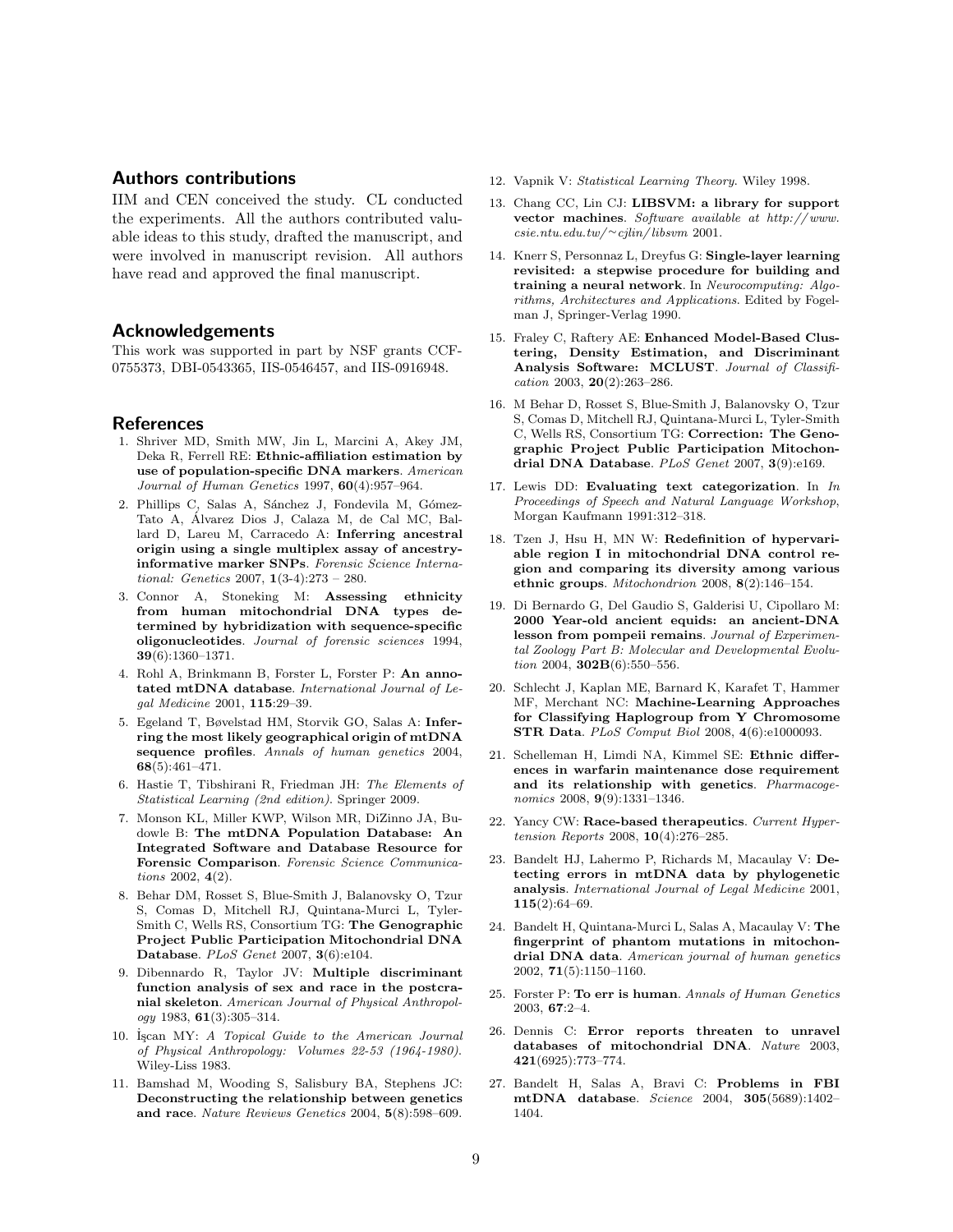# Figures

# Figure 1 - Effects of incomplete data on accuracy

Comparison of PCA-QDA, PCA-LDA, 1NN, and PCA-SVM 5-fold CV micro-accuracy on regions obtained by iteratively deleting groups of 10% polymorphisms starting from HVR1 towards HVR2 (A), respectively from HVR2 towards HVR1 (B), and on sliding windows spanning 10% of the nucleotides in HVR1+HVR2  $(C).$ 

# Tables

# Table 1 - Comparison of 5-fold CV accuracy measures on the trimmed forensic dataset

|                | $#$ Samples | <b>Classification Algorithm</b> |         |       |         |
|----------------|-------------|---------------------------------|---------|-------|---------|
|                |             | $PCA-QDA$                       | PCA-LDA | 1NN   | PCA-SVM |
| Caucasian      | 1674        | 83.15                           | 90.2    | 93.73 | 94.62   |
| Asian          | 761         | 72.93                           | 74.11   | 83.31 | 84.76   |
| African        | 1305        | 84.6                            | 88.28   | 86.59 | 89.81   |
| Hispanic       | 686         | 71.57                           | 68.22   | 72.01 | 72.59   |
| Micro-Accuracy | 4426        | 80.03                           | 83.46   | 86.47 | 88.10   |
| Macro-Accuracy | 4426        | 78.06                           | 80.20   | 83.91 | 85.45   |

| Table 2 - Confusion table of the PCA-SVM test results on the trimmed published dataset |
|----------------------------------------------------------------------------------------|
|----------------------------------------------------------------------------------------|

| True                   | $#$ Samples | <b>Predicted Ethnicity</b> |       |         |          |  |
|------------------------|-------------|----------------------------|-------|---------|----------|--|
| Ethnicity              |             | Caucasian                  | Asian | African | Hispanic |  |
| Caucasian              | 1956        | 92.59                      | 5.47  | 1.53    | 0.41     |  |
| Asian                  | 450         | 25.78                      | 67.78 | 3.11    | 3.33     |  |
| African                | 134         | 5.22                       | 3.73  | 87.31   | 3.73     |  |
| Micro-Accuracy: 87.91% |             |                            |       |         |          |  |
| Macro-Accuracy: 82.56% |             |                            |       |         |          |  |

# Additional Files

# Additional file  $1 -$  Coverage of samples

Percentage of samples covering each position of HVR1 and HVR2 in the forensic (A) and published (B) datasets.

# Additional file  $2-$  Sample composition of the forensic and published datasets

Ethnicity composition of each haplogroup (A) and haplogroup composition of each ethnic group (B) for the forensic and published datasets.

# Additional file 3 — Accuracy of short segments of HVR

Comparison of PCA-QDA, PCA-LDA, 1NN, and PCA-SVM 5-fold CV micro-accuracy on 6 selected windows of 165-271bp spanning the most informative regions of HVR1 and HVR2.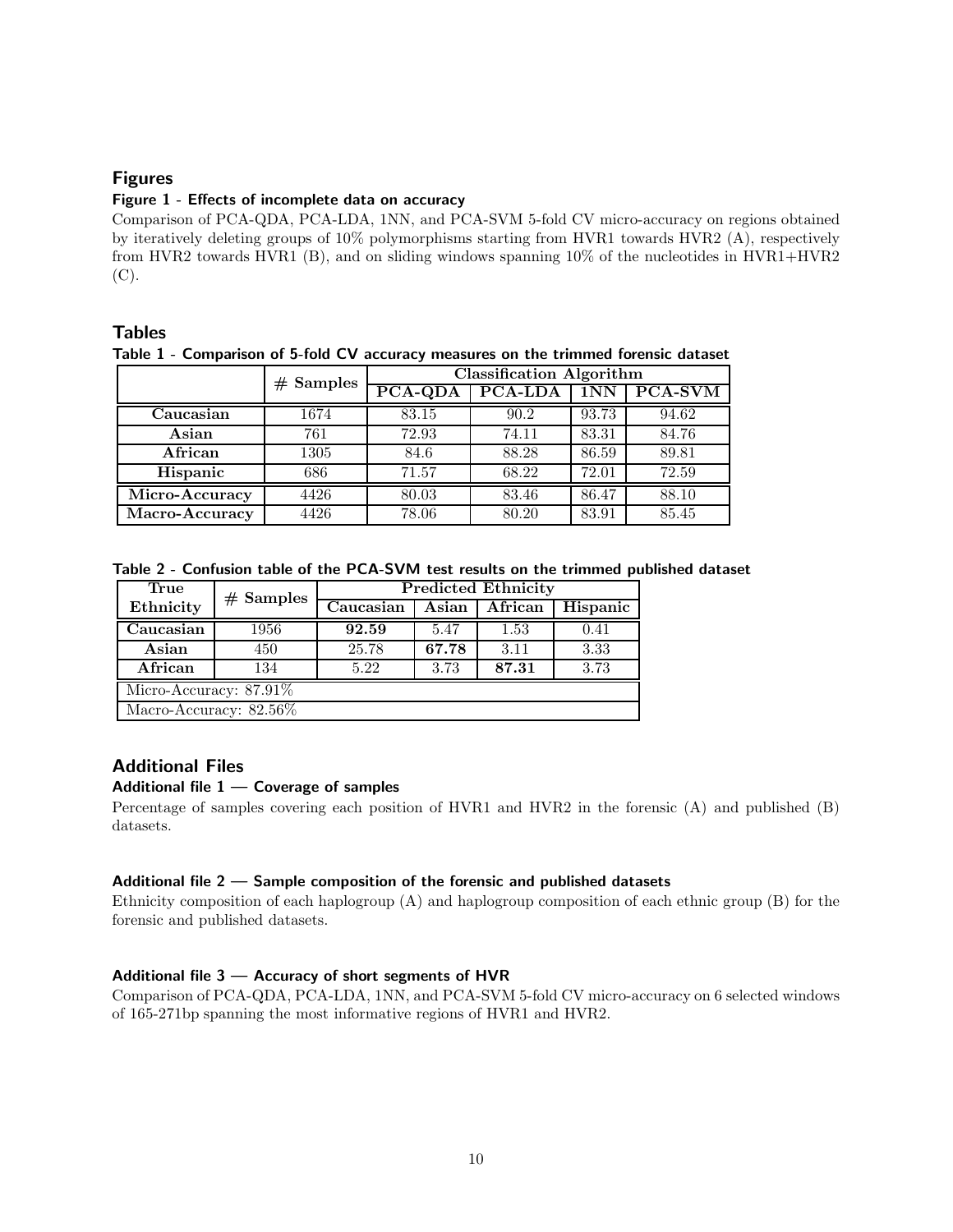Additional file 4 — Accuracy of PCA-SVM using different schemes for handling missing data

Additional file 5 — Calibration of PCA-SVM posterior probabilities for the FBI published dataset The actual accuracy rates are slightly higher than the estimated posterior probabilities.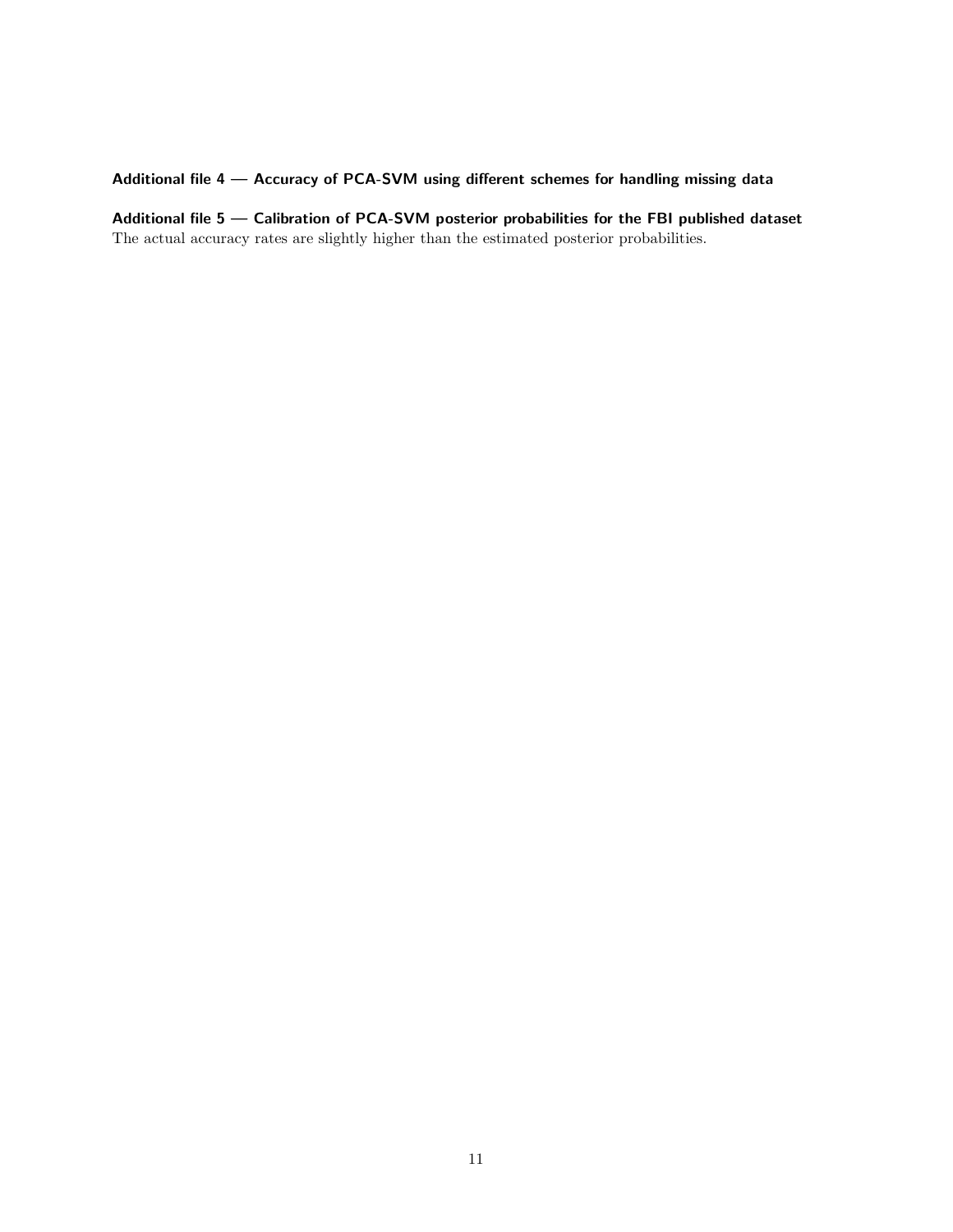

Figure 1 - Effects of incomplete data on accuracy

Comparison of PCA-QDA, PCA-LDA, 1NN, and PCA-SVM 5-fold CV micro-accuracy on regions obtained by iteratively deleting groups of 10% polymorphisms starting from HVR1 towards HVR2 (A), respectively from HVR2 towards HVR1 (B), and on sliding windows spanning 10% of the nucleotides in HVR1+HVR2 (C).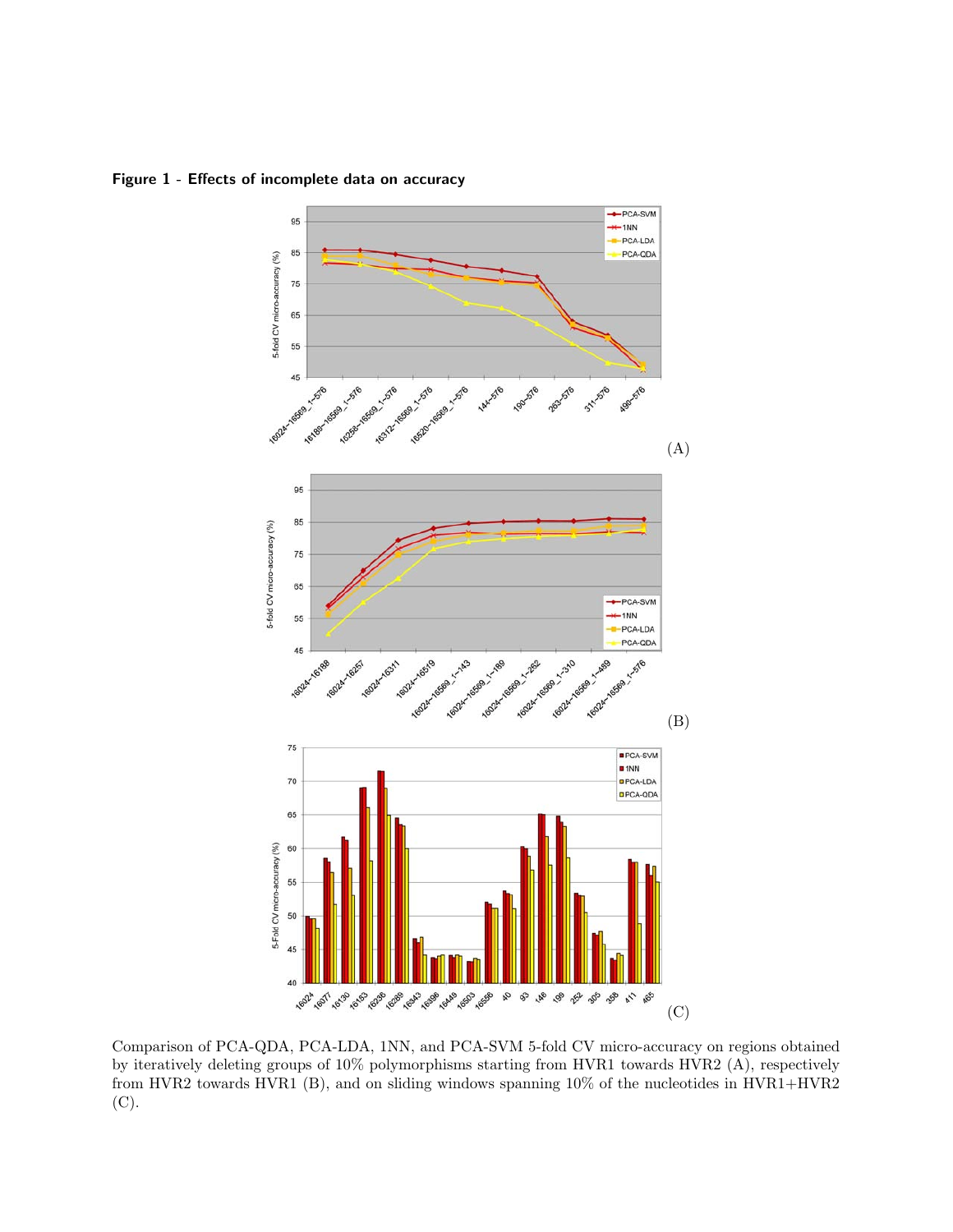Additional file  $1 -$  Coverage of samples



Percentage of samples covering each position of HVR1 and HVR2 in the forensic (A) and published (B) datasets.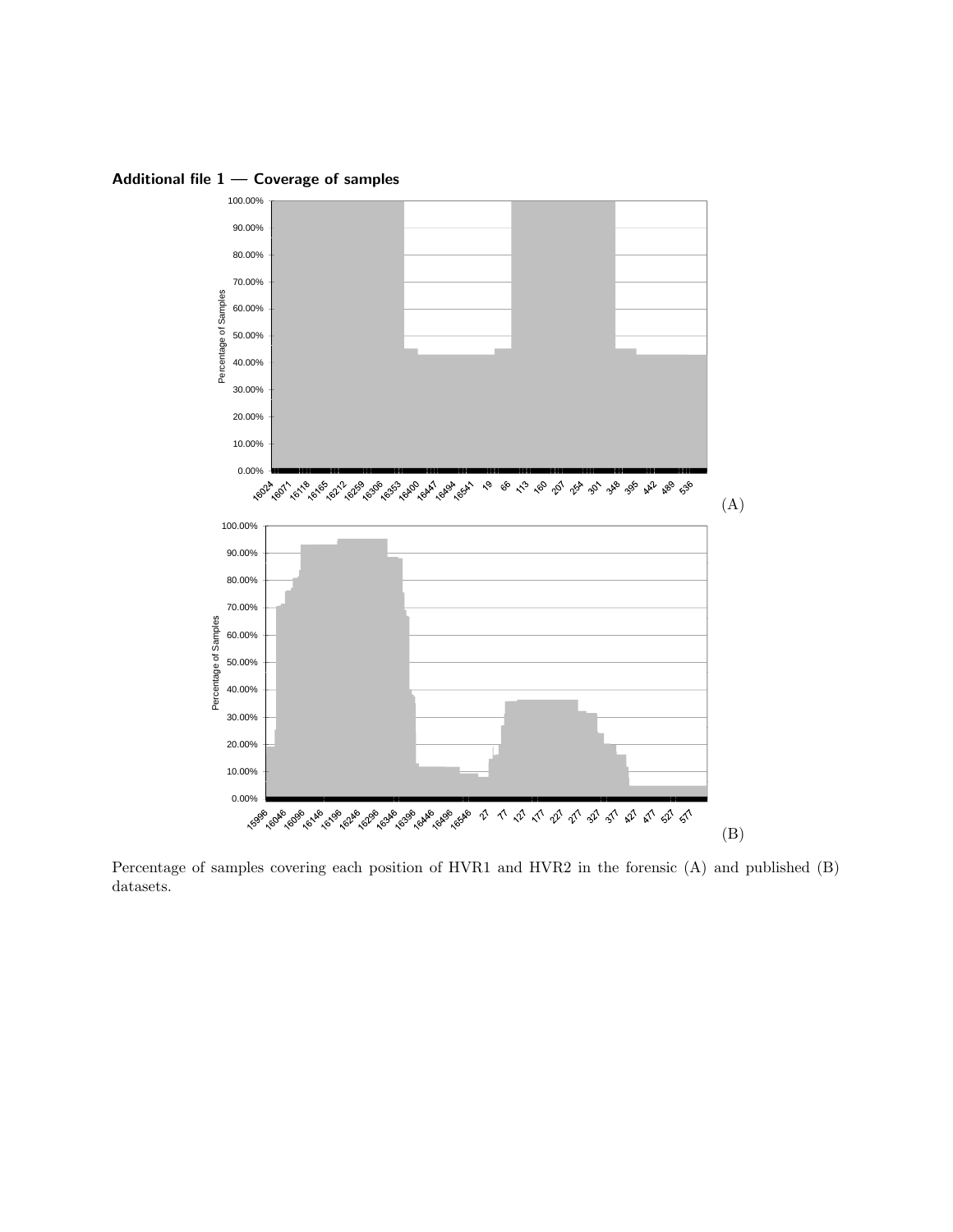



published datasets Additional file 2 — Sample composition of the forensic and published datasets  $and$ Sample composition of the forensic  $\sim$ **Additional file**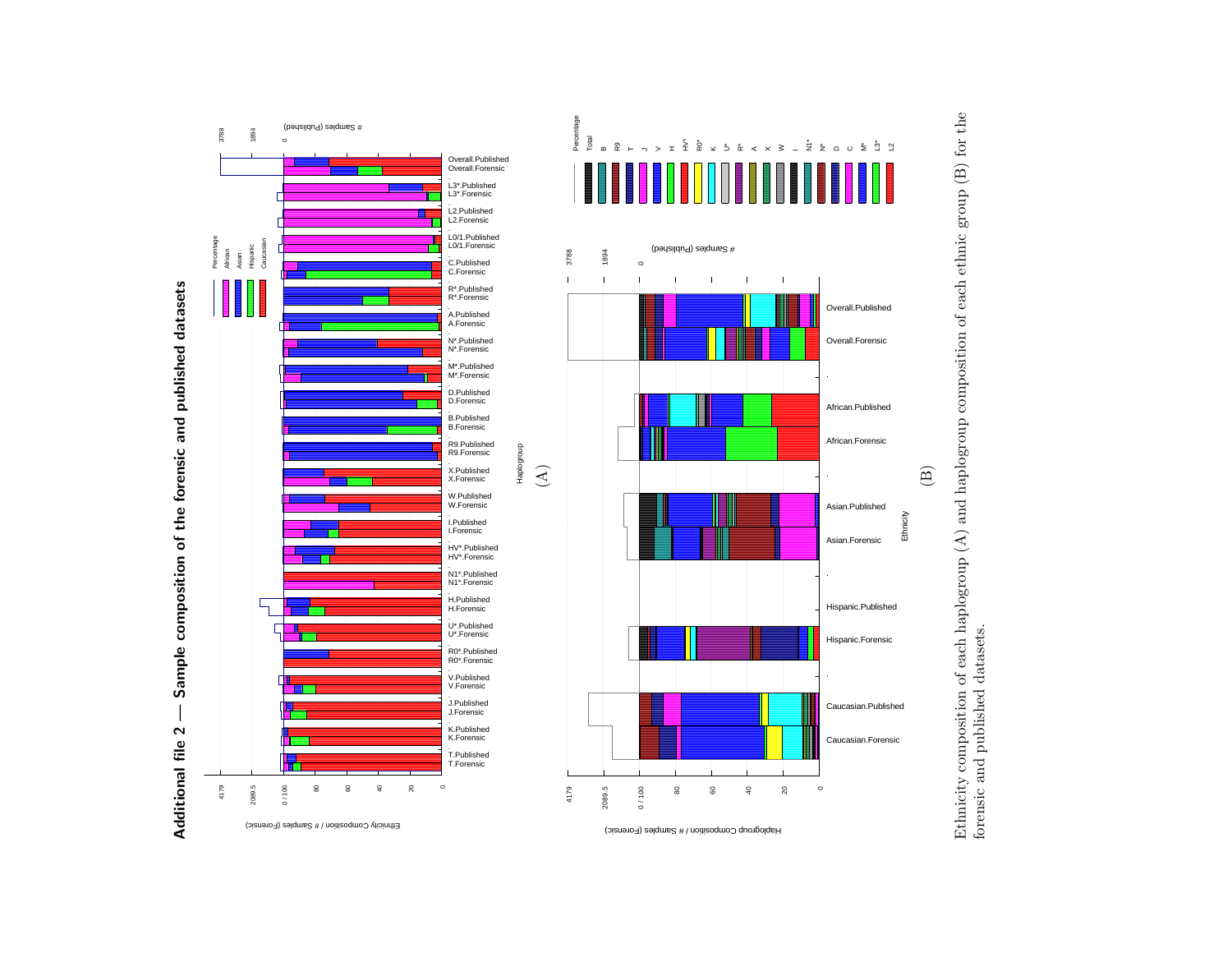

Additional file 3 — Accuracy of short segments of HVR

Comparison of PCA-QDA, PCA-LDA, 1NN, and PCA-SVM 5-fold CV micro-accuracy on 6 selected windows of 165-271bp spanning the most informative regions of HVR1 and HVR2.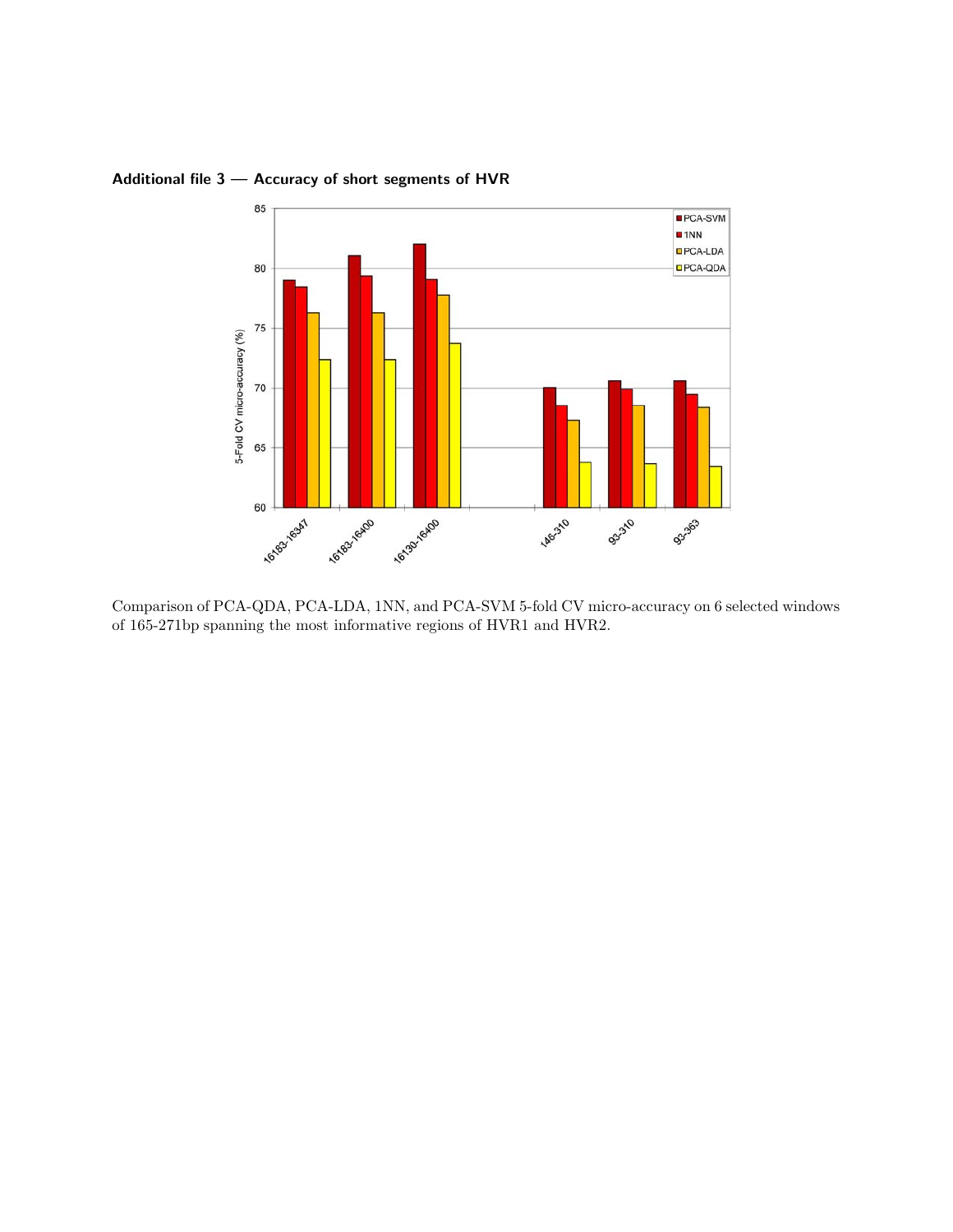| Ethnicity      | $#$ Samples | Missing Data Handling |             |                      |  |
|----------------|-------------|-----------------------|-------------|----------------------|--|
|                |             | rCRS                  | Probability | <b>Common Region</b> |  |
| Caucasian      | 2807        | 96.94                 | 96.15       | 93.94                |  |
| Asian          | 915         | 30.60                 | 50.93       | 68.85                |  |
| African        | 254         | 59.06                 | 57.48       | 76.38                |  |
| Micro-Accuracy | 3976        | 79.25                 | 83.27       | 87.05                |  |
| Macro-Accuracy | 3976        | 62.20                 | 68.19       | 79.72                |  |

Additional file 4 — Accuracy of PCA-SVM using different schemes for handling missing data